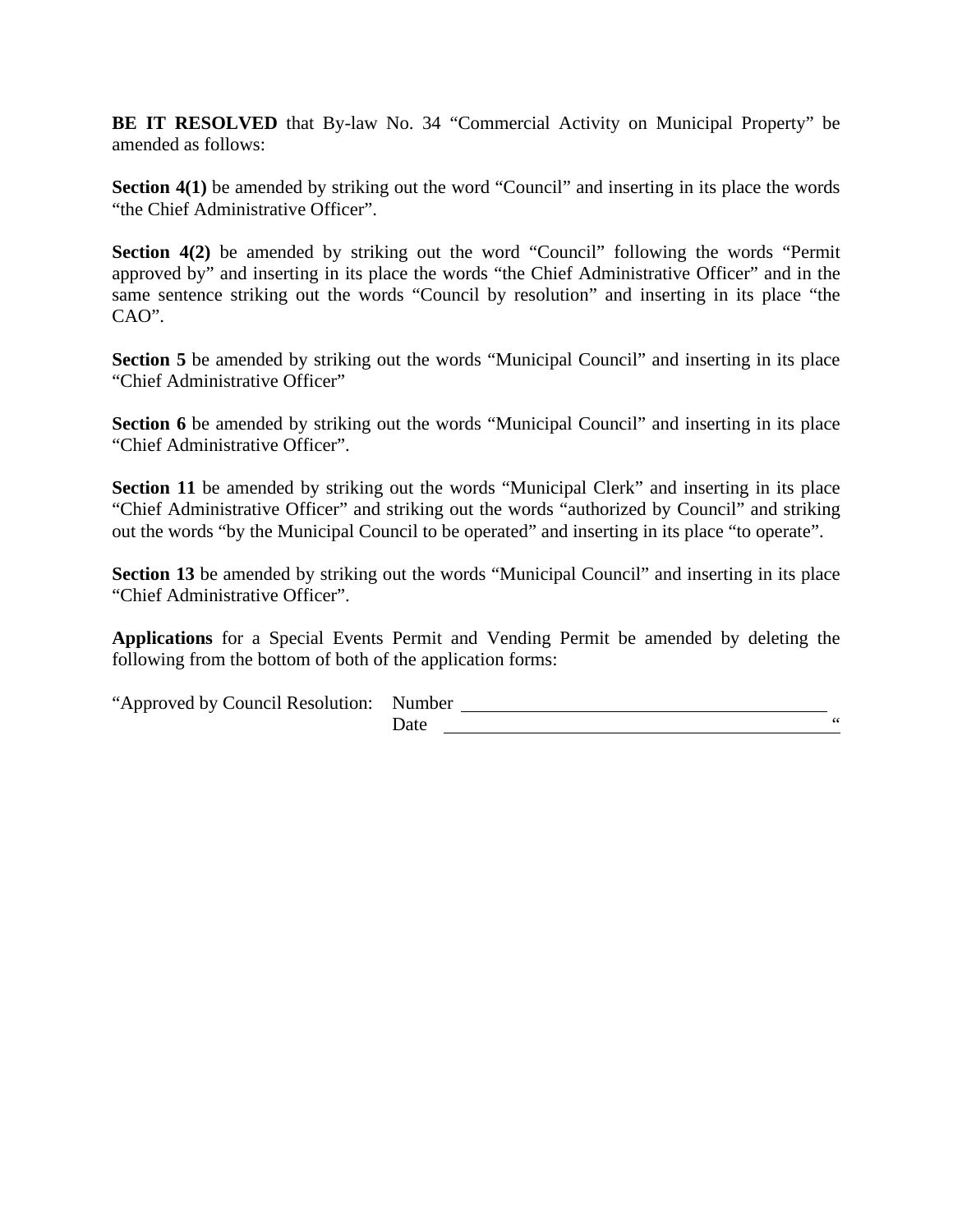## **COMMERCIAL ACTIVITY ON MUNICIPAL PROPERTY BY-LAW**

- 1. In this By-law:
- (1) "mobile canteen" means a vehicle used for the display, storage, transportation or sale of food or beverages by a mobile vendor;
- (2) "mobile stand" means a stand having any wheels with a diameter in excess of (10 cm.) or having or designed to have removable wheels of such diameter, and each such stand capable of being moved as a separate unit shall be counted as a separate mobile stand;
- (3) "non-mobile stand" means a stand that is not a mobile stand;
- (4) "stand" includes a table, showcase, bench rack, pushcart, wagon or wheeled vehicle or device that can be moved without the assistance of a motor and is used for the display, storage, transportation or sale of food, beverages or other merchandise by a mobile vendor;
- 2. It is the intention of Council to promote municipal properties as public places for the general and recreational enjoyment of residents.
- 3. Promotion of municipal properties for these uses does not preclude commercial activities from also being conducted on municipal property. Commercial activities conducted in conjunction with recreational activities often enhance the experience of the general public for both activities.
- 4. Commercial enterprises, vending, events, exhibitions, circuses or parades may be conducted on municipally owned property when:
- (1) expressly authorized pursuant to a Special Events Permit approved by Council *the Chief Administrative Officer*,
- (2) expressly authorized pursuant to a Vending Permit approved by Council *the Chief Administrative Officer* to locate a mobile canteen, mobile stand, non-mobile stand or stand for the sale of food, beverages, crafts, souvenirs or other merchandise approved by Council by resolution *the CAO.*
- (3) as part of a municipally sponsored event conducted by a municipal department.
- 5. The Municipal Council *Chief Administrative Officer* may permit commercial activity on Municipal Property subject to the applicant obtaining all the required approvals and permits from the Municipality. The applicant is also responsible for obtaining all other required permits and approvals required by other levels of government.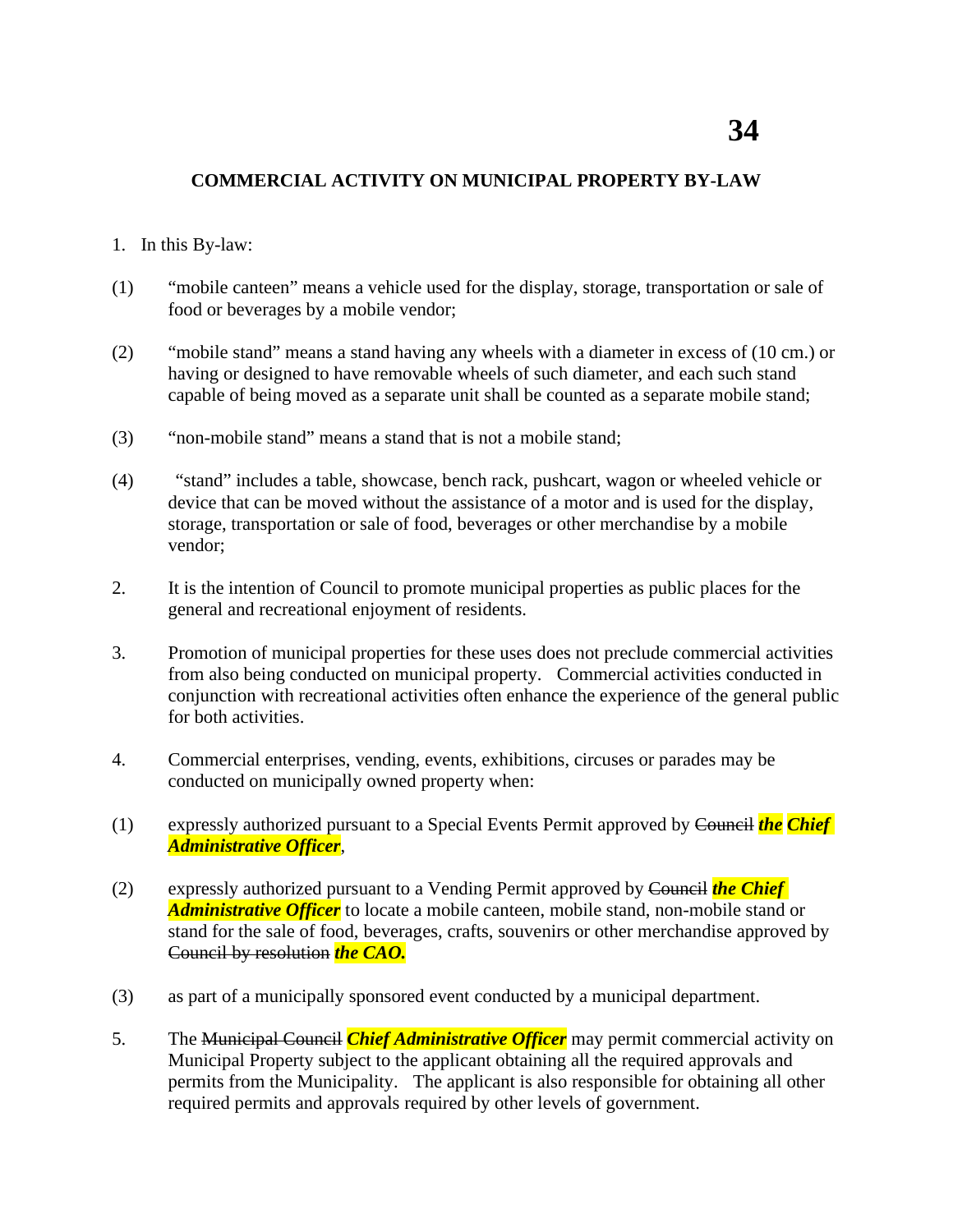Page 2, Commercial Activity on Municipal Property By-Law

- 6. All vending and special events permits shall be obtained by application to the Municipal Council *Chief Administrative Officer*. Permits may be issued for a one year period, seasonal 6 month period or for one or more occasions of less than ten (10) days in any year. If application is for one or more occasions, then specific dates must be provided.
- 7. The permit fee is \$100.00 per year for all permit types noted above.
- 8. All permits shall expire March  $31<sup>st</sup>$  of each year.
- 9. Applicants obtaining permits under this By-law shall be required to have in place liability insurance in an amount of not less than One Million Dollars (\$1,000,000.00) and the Municipality of Barrington as an additional named insured.
- 10. Canteens and stands which have not been operated for 10 consecutive days must be removed from the site and the permit shall become null and void unless alternate arrangements are made.
- 11. The Municipal Clerk *Chief Administrative Officer* shall issue a permit to the vendor for each stand or special event authorized by Council to be operated pursuant to this by-law and the permit shall indicate the period of time for which the stand is authorized by the Municipal Council to be operated *to operate* on municipal property.
- 12. The permit issued pursuant to this by-law shall be conspicuously displayed at all times while the stand is operated.
- 13. The number of permits to be issued shall be at the sole discretion of the Municipal-Council *Chief Administrative Officer*.
- 14. This by-law shall not apply to a vendor who is the organizer of a municipal event or function.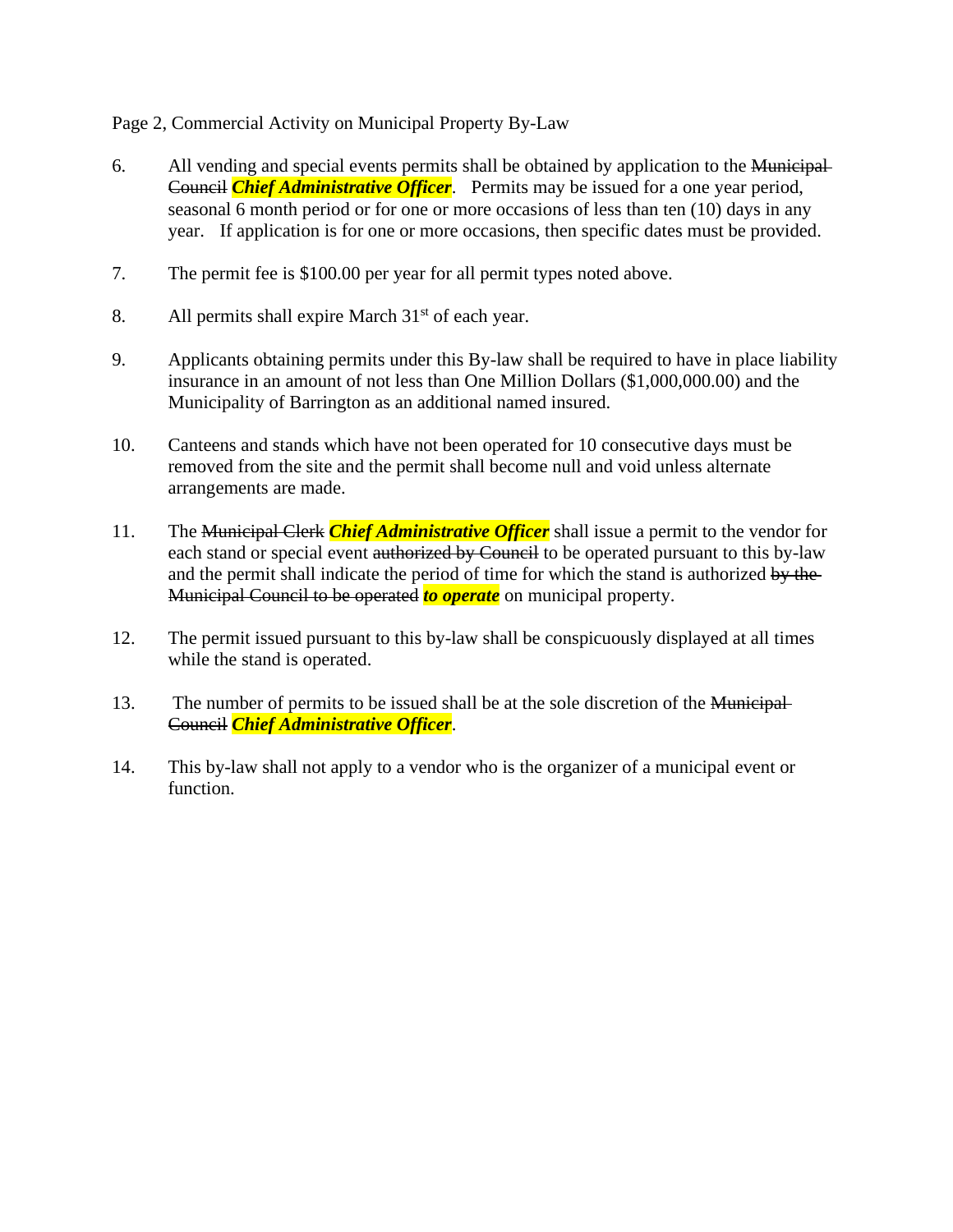## **APPLICATION SPECIAL EVENTS PERMIT**

| <b>NAME OF ORGANIZATION:</b>                 |                                                                                                                                                                                                                                                                           |
|----------------------------------------------|---------------------------------------------------------------------------------------------------------------------------------------------------------------------------------------------------------------------------------------------------------------------------|
| <b>ADDRESS:</b>                              |                                                                                                                                                                                                                                                                           |
|                                              |                                                                                                                                                                                                                                                                           |
|                                              |                                                                                                                                                                                                                                                                           |
|                                              |                                                                                                                                                                                                                                                                           |
| <b>CONTACT PERSON:</b><br><b>PHONE#:</b>     |                                                                                                                                                                                                                                                                           |
|                                              |                                                                                                                                                                                                                                                                           |
| <b>PLACE OR LOCATION</b><br><b>OF EVENT:</b> |                                                                                                                                                                                                                                                                           |
| <b>DATE OF EVENT:</b>                        |                                                                                                                                                                                                                                                                           |
| <b>DURATION OF EVENT:</b>                    |                                                                                                                                                                                                                                                                           |
| <b>DESCRIPTION OF EVENT:</b>                 |                                                                                                                                                                                                                                                                           |
|                                              |                                                                                                                                                                                                                                                                           |
|                                              |                                                                                                                                                                                                                                                                           |
| - Company:<br>- Amount:                      | <b>INSURANCE COVERAGE:</b> (Minimum \$1,000,000 liability insurance coverage required)<br><u> 1980 - Johann Barn, mars an t-Amerikaansk politiker (</u>                                                                                                                   |
| - Copy of Policy Attached                    |                                                                                                                                                                                                                                                                           |
| person/organization holding the event.       | If permit is approved, I will be responsible for vehicular and pedestrian safety and<br>management. Complete cleanup of the site will take place immediately following the above<br>mentioned event. All required permits and approvals will be the responsibility of the |
|                                              | Signature:                                                                                                                                                                                                                                                                |
|                                              | <b>Print Name:</b>                                                                                                                                                                                                                                                        |
|                                              | Date <b>Date Contract Contract Contract Contract Contract Contract Contract Contract Contract Contract Contract Contract Contract Contract Contract Contract Contract Contract Contract Contract Contract Contract Contract Co</b>                                        |